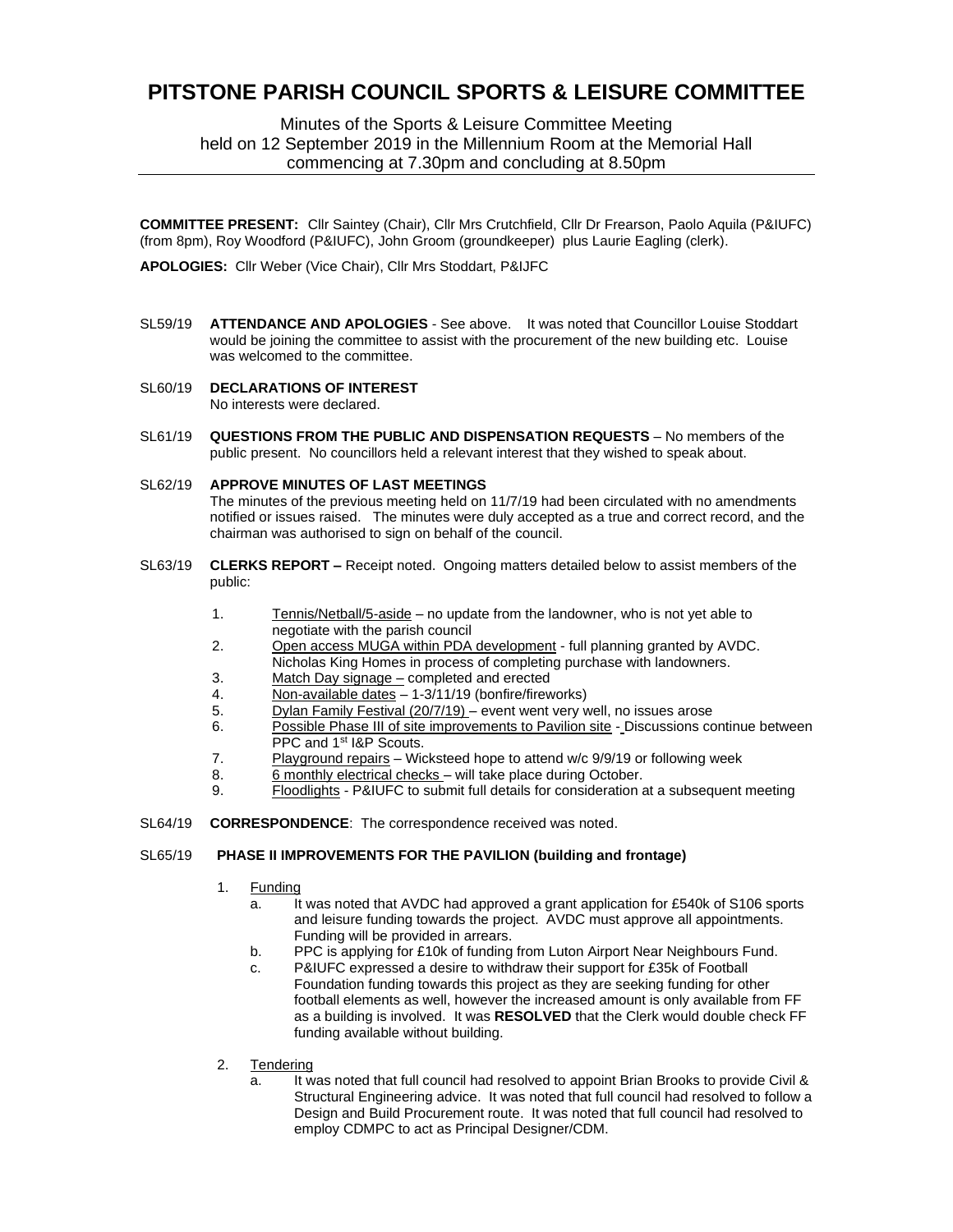- b. It was noted that LCC had supplied a draft Expression of Interest document. Members had no further input/amendments. It was therefore **RESOLVED** that the clerk would liaise with BB and LS to complete the document and return to LCC.
- c. Following consideration of the quotations, it was **RESOLVED** to appoint Woods Hardwick to provide architectural support for RIBA stage 4, employed directly by the parish council, at a cost of 1.1% of construction cost (£9,900 at £0.9m).
- d. Following consideration of the options, it was **RESOLVED** to novate Woods Hardwick to the successful D&B contractor. It was **RESOLVED** to accept the associated costs of 0.6% of construction cost for RIBA stage 5 and 0.6% of construction costs for RIBA stage 6, both payable by the contractor.
- e. It was noted that difficulty was being incurred obtaining quotations from suitable Mechanical/Electrical Engineers. New contacts had been recommended and quotations would be requested. It was **RESOLVED** to postpone consideration to the full council meeting on 26/9/19.
- f. It was **RESOLVED** that no Quantity Surveyor was required at this point in time.

# SL66/19 **GROUND KEEPER'S REPORT – J GROOM**

The ground keeper advised that both pitches were suffering due to the lack of rain. The senior pitch had already seen lots of use and was showing signs of wear. Fertiliser has been applied.

## SL67/19 **OTHER PAVILION SITE RELATED MATTERS**

- 1. Remedial works It was noted that roof tiles had been replaced and fence sections repaired and **RESOLVED** to meet the associated costs. All teams asked to clean out the dirty laundry and tidy the changing rooms of their materials – items should be stored in the container. Portable goal combination locks had been changed.
- 2. Online Booking System

Trial with Hallmaster operational. Both P&IJFC and P&IUFC were now making bookings on-line. P&ICUFC had passed responsibility to Alec Henson. No issues arising to date. It was noted that the clubs were requesting training bookings for the pitches. It was **RESOLVED** that this would be permissible for ball work only, with all shuttles etc needing to take place off pitch. Position to be reviewed in the spring. It was confirmed that if P&IU<18 team needed to use the pavilion grounds at any point that the junior rate should apply.

- 3. Water sampling and servicing Samples taken and work on site carried out. Results due in 3 weeks. It was therefore **RESOLVED** to postpone the annual review of water management/treatment until the results were available.
- 4. PIE container Awaiting feedback following the PIE meeting as to whether they still wish to locate a container at the pavilion.
- 5. Club Safety Checks 2 completed forms received from P&IJFC. P&IUFC supplied their 2 sheets. Clerk to chase JFC for remaining confirmation slips.
- 6. Pitch Barriers At the meeting, P&IUFC expressed interest in installation of pitch barriers with advertising panels. Anticipated cost in the region of £12k. Currently looking at funding options. The parish council requested full details were supplied for proper consideration at a future meeting.
- 7. P&IUFC Fundraising At the meeting, P&IUFC advised they were holding a fundraising event on 30/11/19 and requested permission to erect advertising banners. Full council to approve under devolved services and permit to be issued.

# SL68/19 **OTHER PLAY AREA/OPEN SPACE MATTERS**

- 1. Remedial matters: It was **RESOLVED** to accept the associated costs of the following repairs: Commemorative plaque on Local Green Space repaired.
- 2. Cricket:
	- a. It was **RESOLVED** to approve the renovation of 1 x strip on the Recreation Ground by I&PUCC. All costs being met by I&PUCC.
	- b. I&PUCC desire for larger cricket practice nets was discussed. JG to measure the available space on the recreation ground, seek confirmation from I&PUCC and then update the council.
- 3. Use of Portable Goals on Recreation Ground: P&IUFC raised a request for council to consider utilising the full-sized portable goals on the recreation ground instead of the socket goals as their <18 team did not have sufficient adult support to erect the socketed goals. It was **RESOLVED** that this would need to be considered by the Recreation Ground Charity/full council as expenditure would be required on wheels, nets and locks; agreement would need to be obtained from other hirers; risks/benefits would need to be considered.